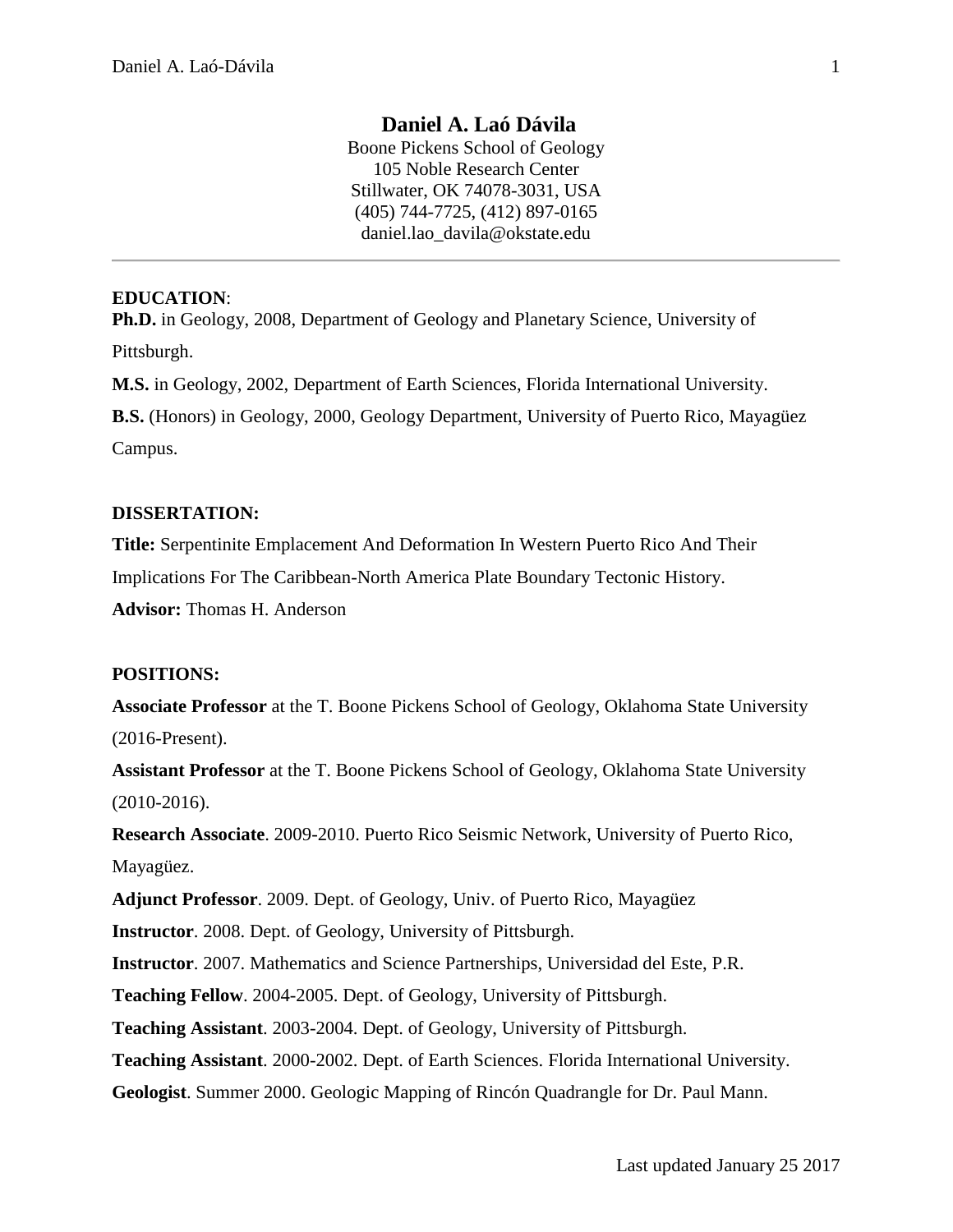**Partnership for Spatial and Computational Research student (NASA-UPR)**. 1999-2000.

University of Puerto Rico, Mayagüez.

**Research Technician**. 1999. Caribbean-North American Plate Boundary Experiment (CANAPE) of NASA and NSF, Eastern Dominican Republic.

**NASA Planetary Geology and Geophysics undergraduate program intern**. Summer 1998. United States Geological Survey, Menlo Park, California.

# **AWARDS AND RECOGNITION**

- 1. Harry Hess medal for outstanding geology student of the Department of Geology, University of Puerto Rico at Mayagüez, 2000.
- 2. Golden Key Honor Society, 2000.
- 3. Dean's List, 2000.

# **SCHOLARSHIPS**

- 1. Provost's Development Fund, Pre-doctoral Fellowship, University of Pittsburgh, Summer 2008.
- 2. Leighton Scholarship, University of Pittsburgh, 2003-2004.
- 3. Latin America and Caribbean Scholarship, Florida International University, 2001-2002.

# **I. RESEARCH**

## **GRANT PROPOSALS**

## **External**

## *Funded*

- 1. **Laó-Dávila, D.A.**, Atekwana, E.A., and Ivey, T., IRES: Research opportunities in continental rift initiation for US undergraduate geoscience students in Malawi; NSF OISE-IRES; IIA-1358150; Total amount funded: \$244,276 (\$225,554 to Boone Pickens School of Geology); Award dates: 10/01/2014-01/30/2017.
- 2. Anderson, T.H. and **Laó-Dávila, D.A.** "Structural processes recorded during emplacement of oceanic lithosphere above Late Cretaceous carbonate beds and reefs in southwestern Puerto Rico", Co-Principal Investigator, Funded by Exxon-Mobil, Total amount funded: \$39,000; Grant Period: 2006-2008.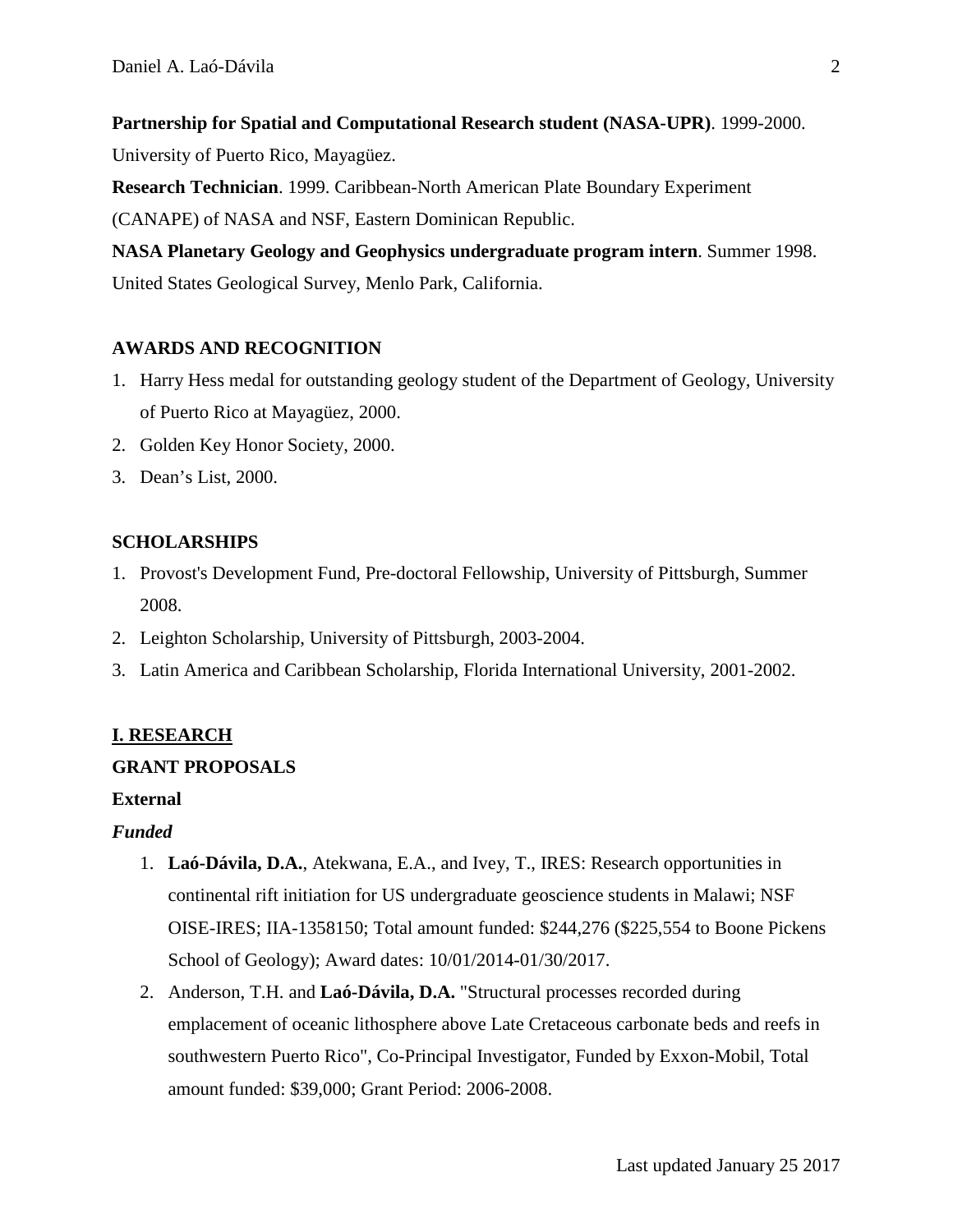- 3. **Laó-Dávila, D.A.,** "Serpentinite Emplacement and Deformation in Subduction Zones: Example from Puerto Rico, Northeastern Caribbean", \$1,000, Funded by Geological Society of America Graduate Student Grant, Grant Period: 2005.
- 4. **Laó-Dávila, D.A.,** Geological Society of America Meeting Student Travel Grant, 2004
- 5. **Laó-Dávila, D.A.,** International Geologic Congress Student Travel Grant, 2004
- 6. **Laó-Dávila, D.A.,** "Neotectonics of western Puerto Rico; paleostress and paleomagnetic study", \$1,600, Funded by Geological Society of America Graduate Student Grant, Grant Period: 2001

#### *Non-competitive awards*

1. **Laó-Dávila, D.A.,** 20 MOVE Software Licenses for teaching and research; Donated by Midland Valley Exploration Ltd; 2012-2015; Estimated value of software: \$164,000 per license per year.

#### **Internal**

### *Funded*

- 1. **Laó-Dávila, D.A.**, Deformation of the upper crust in Oklahoma from Global Positioning Systems; Fall travel award: Total amount requested: \$500; Duration: 08/2013-12/2013.
- 2. **Laó-Dávila, D.A.**, Transpression of igneous intrusive bodies: a record of oblique convergence and magma flow kinematics; ASR +1: Total amount requested: Summer salary and \$1,000 supplement; Duration: 07/2011-05/2012.

### **PROFESSIONAL COMMUNICATIONS**

### **Peer-Reviewed Articles - Published**

- 1. Homer, J., **Laó-Dávila, D.A.**, Ramming, C., *in press*, Increasing Seismic Activity in Oklahoma: Are Historic Buildings at Risk?, Architectural Engineering Institute Conference 2017, v. x, p.
- 2. Emishaw, L., **Laó-Dávila, D.A.**, Abdelsalam, M.G., Atekwana, E.A., Gao, S.S., *in press*, Evolution of the Broadly Rifted Zone in southern Ethiopia through gravitational collapse and extension of dynamic topography, Tectonophysics, v. xx, doi: 10.1016/j.tecto.2016.12.009.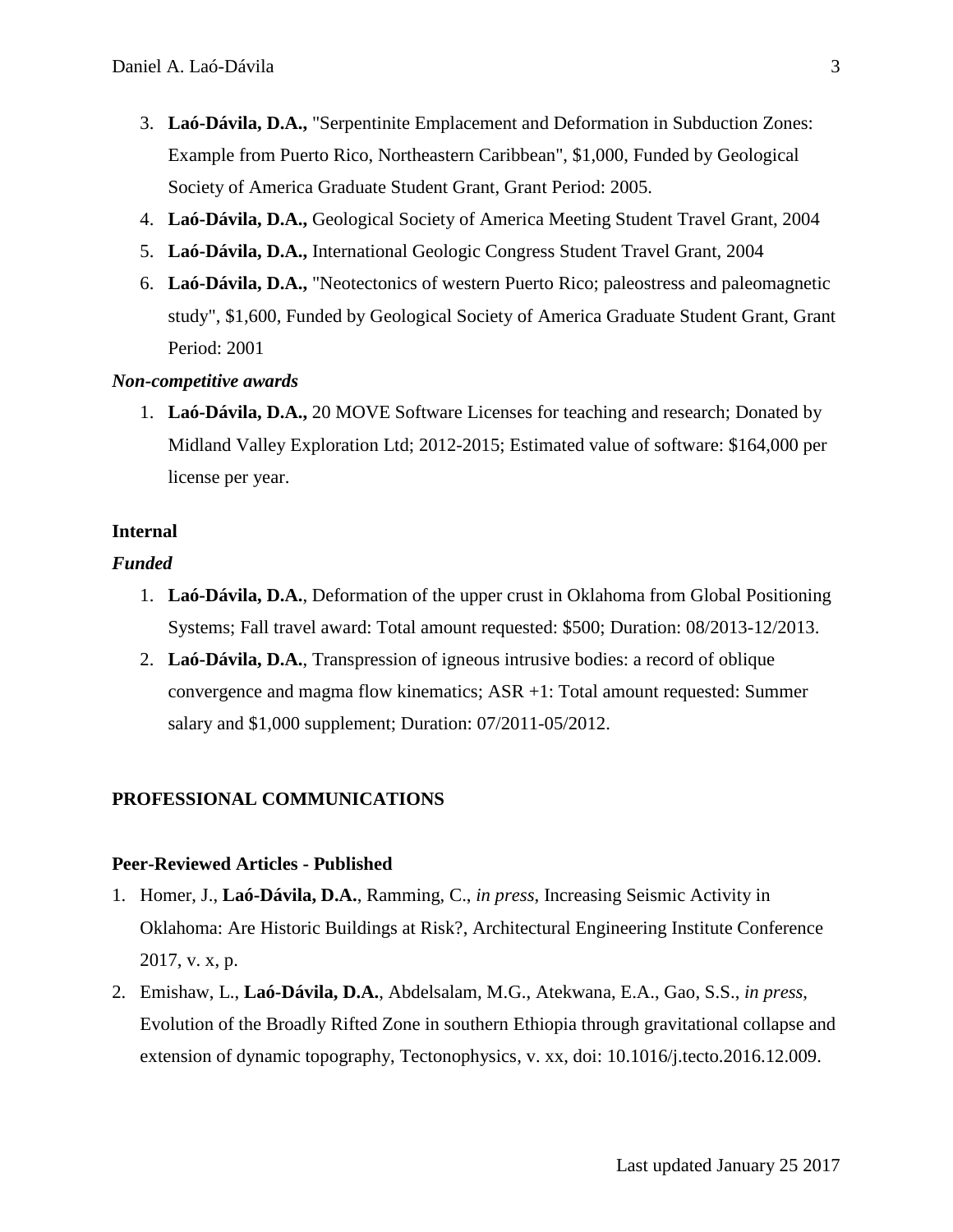- 3. Parks, S., Byrnes, J., Abdelsalam, M., **Laó Dávila, D.A.**, Atekwana, E.A., and Atya, M.A., *in press*, Assessing Groundwater Accessibility in the Kharga Basin: A Remote Sensing Approach, Journal of African Earth Sciences, v. x, doi: 10.1016/j.jafrearsci.2016.11.002.
- 4. **Laó-Dávila, D.A.** and Llerandi-Román, P.A., 2015, Structural Analysis of Hanging Wall and Footwall Blocks within the Río Guanajibo Fold-and-Thrust Belt in Southwest Puerto Rico, International Journal of Earth Sciences, doi: 10.1007/s00531-015-1290-z.
- 5. **Laó-Dávila, D.A**., Al-Salmi, H.S.\* , Abdelsalam, M.G., and Atekwana, E.A., 2015, Hierarchical Segmentation of the Malawi Rift: The Influence of Inherited Lithospheric Heterogeneity and Kinematics in the Evolution of Continental Rifts, Tectonics, 34, doi: 10.1002/2015TC003953.
- 6. Roehrig, E.E.\* , **Laó-Dávila, D.A**., and Wolfe A.L., 2015, Serpentinization History of the Río Guanajibo Serpentinite Body, Puerto Rico**,** Journal of South American Earth Sciences, v. 62, p. 195-217, doi: 10.1016/j.jsames.2015.06.004.
- 7. Katumwehe, A.\* , Abdelsalam, M.G., Atekwana, E.A., and **Laó-Dávila, D.A**., 2015, Extent, kinematics and tectonic origin of the Precambrian Aswa Shear Zone in Eastern Africa, Gondwana Research, http://dx.doi.org/10.1016/j.gr.2015.03.007
- 8. **Laó-Dávila, D.A.**, 2014, Collisional Zones in Puerto Rico and the northern Caribbean**,** Journal of South American Earth Sciences, v. 54, p. 1-19, 10.1016/j.jsames.2014.04.009.
- 9. **Laó-Dávila, D.A.**, Llerandi-Román, P.A., and Anderson, T.H., 2012, Cretaceous-Paleogene thrust emplacement of serpentinite in southwestern Puerto Rico**:** Geological Society of America Bulletin, v. 124, no. 7/8, p. 1169-1190, doi: 10.1130/B30630.1.
- 10. **Laó-Dávila, D.A.** and Anderson, T.H., 2009, Kinematic analysis of serpentinite structures and the manifestation of transpression in southwestern Puerto Rico: Journal of Structural Geology, v. 31, p. 1472-1489.
- 11. Mann, P., Prentice, C.S., Hippolyte, J-C., Grindlay, N.R., Abrams, L.J., and **Laó-Dávila, D.**, 2005, Reconnaissance study of Late Quaternary faulting along Cerro Goden fault zone, western Puerto Rico, *in* Mann, P., ed., Active tectonics and seismic hazards of Puerto Rico, the Virgin Islands, and offshore areas: Boulder, Colorado, Geological Society of America Special Paper, v. 385, p. 115-138.

#### **Invited Lectures**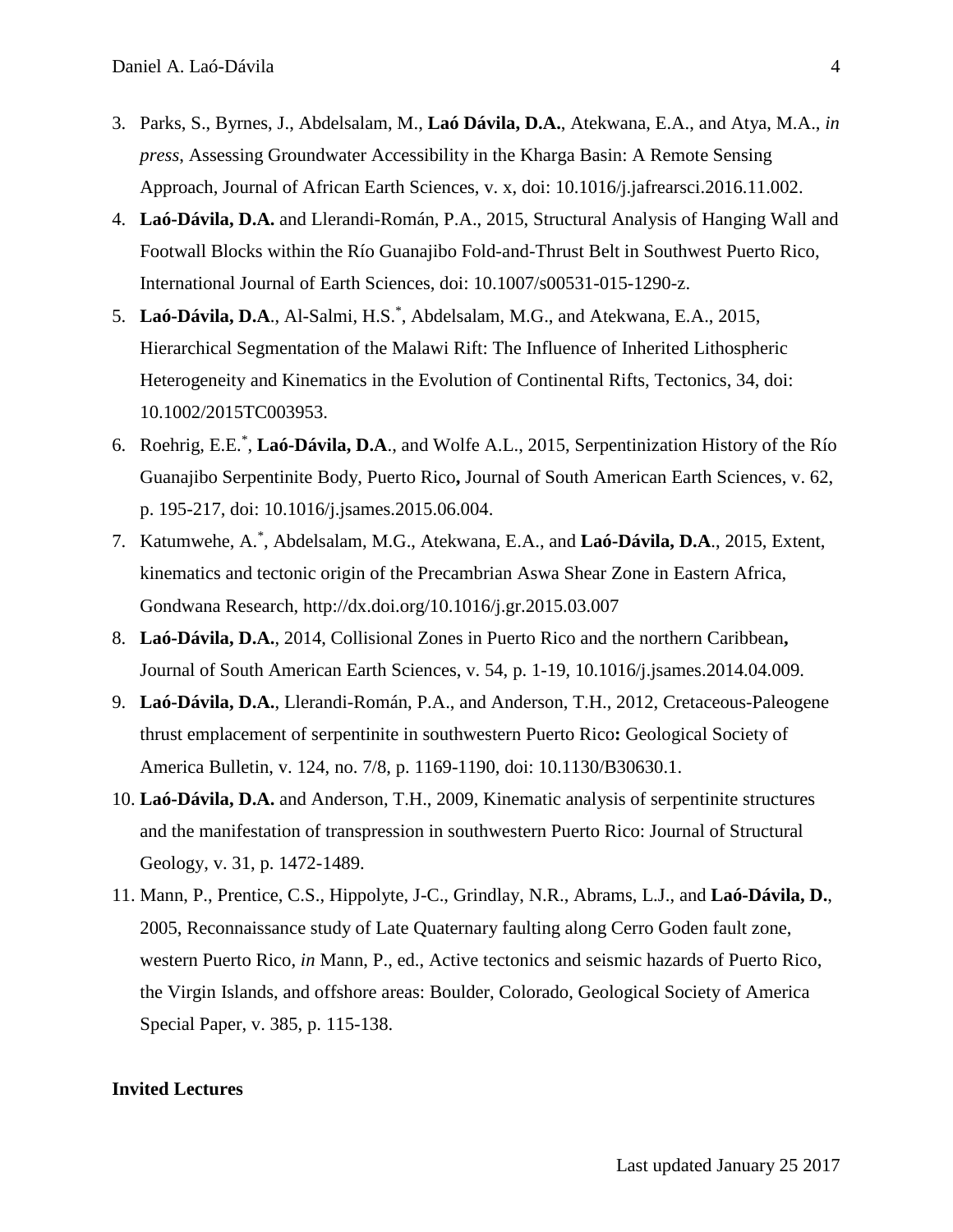- 1. **Laó-Dávila, D.A.** "Hierarchical Segmentation of the Malawi Rift: The Influence of Inherited Lithospheric Heterogeneity and Kinematics in the Evolution of Continental Rifts", February 1 2016, Seminar, Department of Geosciences and Geological and Petroleum Engineering, Missouri University of Science and Technology, Rolla, MO.
- 2. **Laó-Dávila, D.A.** "Structural Analysis of Hanging Wall and Footwall Blocks of the Río Guanajibo Fold-and-Thrust Belt in Southwest Puerto Rico", November 21 2014, Colloquium, Boone Pickens School of Geology, Oklahoma State University.
- 3. **Laó-Dávila, D.A.**, "Collisional Zones of Puerto Rico and the northern Caribbean", November 29 2012, Seminar, ConocoPhillips School of Geology and Geophysics, University of Oklahoma.
- 4. **Laó-Dávila, D.A.**, "Field Geology and Caribbean Tectonics", December 2 2011, Colloquium, Boone Pickens School of Geology, Oklahoma State University.
- 5. **Laó-Dávila, D.A.**, "Update of Study of Serpentinite Deformation and emplacement in Southwestern Puerto Rico", September 6 2006, Graduate Seminar, Department of Geology, University of Puerto Rico, Mayagüez.

#### **Conference Abstracts**

- 1. Nichols, J.A. \*, Weber, J., and Laó-Dávila, D., 2017, Structural Analyses of Overturned and Sheared Rocks in the Caribbean Orogen Hinterland: Kinematics of Faults and Scaly Fabrics in the Galera Grit and Toco Cataclasite, Toco, Trinidad: Joint 52nd Northeastern Annual Section / 51st North-Central Annual Section Meeting, Geological Society of America *Abstracts with Programs.* Vol. X, No. X, X.
- 2. Alder, A.D. \*, Weber, J., Laó-Dávila, D., and Pope, M.C., 2017, Geological Mapping, and Kinematic-Fault-Slip and Gigapan™ Image Analysis, Kentland Impact Structure, Indiana, USA: Joint 52nd Northeastern Annual Section / 51st North-Central Annual Section Meeting, Geological Society of America *Abstracts with Programs.* Vol. X, No. X, X.
- 3. Francisco, R.\*, Lao-Davila, D., Atekwana, E.A., Abdelsalam, M.G., Pritt, A.R.<sup>1</sup>, Prater, W.T., Salima, J., Chindandali, P.R.N., Chikalamo, E., Santiago-Torres, A. and Velez-Rosado, K.I., 2017, Orientation of Precambrian Structures and the Formation of Border Faults in the Lake Malombe Area, Southern Malawi Rift: South-Central Section, Geological Society of America *Abstracts with Programs.* Vol. 49, No. 1, 10.1130/abs/2017SC-289530.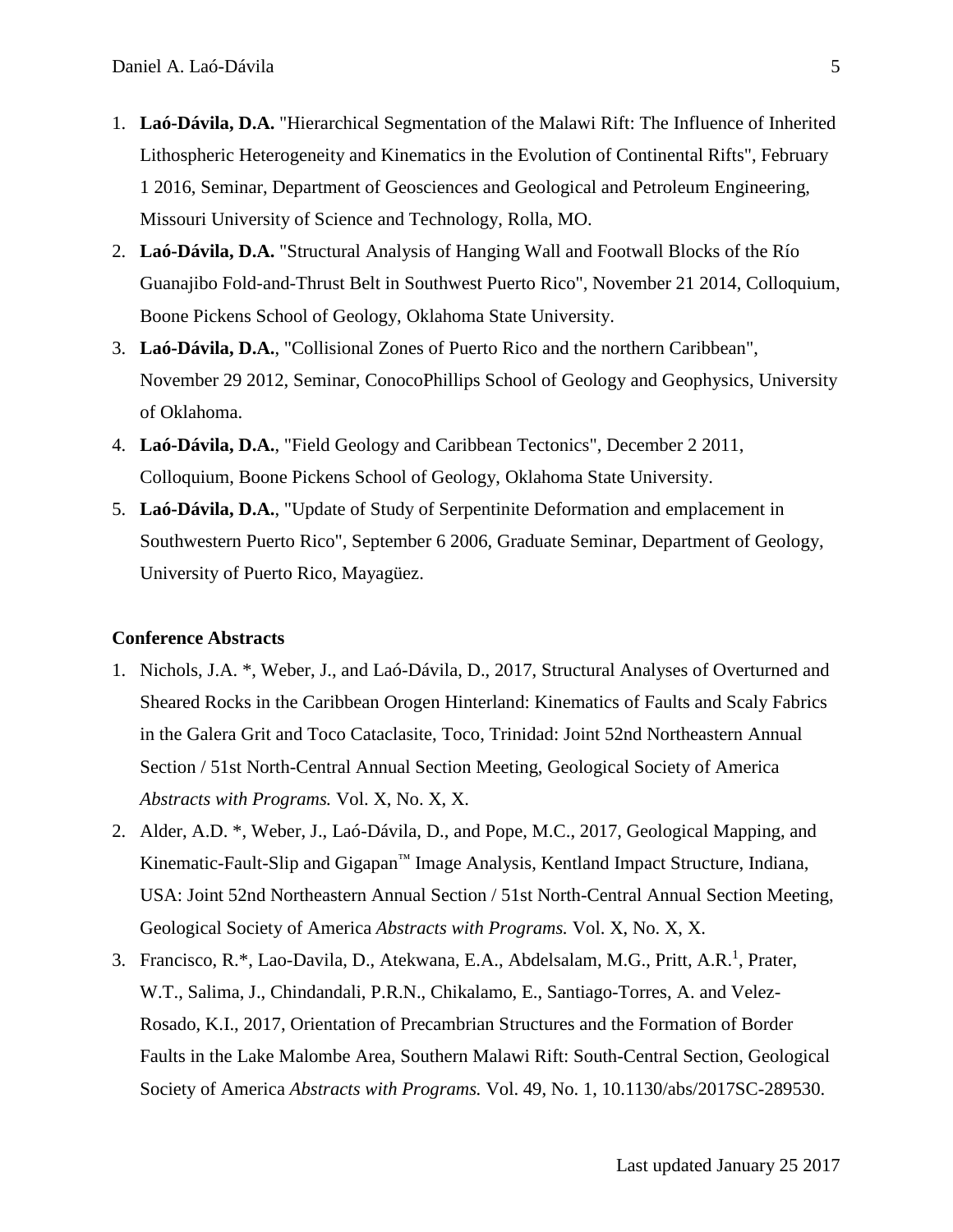- 4. Kolawole, F.\*, Atekwana, E.A., Abdelsalam, M.G., Laó-Dávila, D.A., Ivey, T.A., Chindandali, P.R.N. and Salima, J., 2017, The 2009 Karonga, Malawi Earthquake Associated With Partial Rupture of a Blind Cenozoic Fault: Evidence From Aeromagnetic and Electrical Resistivity Data: South-Central Section, Geological Society of America *Abstracts with Programs.* Vol. 49, 10.1130/abs/2017SC-288899.
- 5. Kolawole, F.\*, Atekwana, E.A., Laó-Dávila, D.A., Abdelsalam, M.G., Ivey, T.A., Chindandali, P.R.N., Salima, J., and Kalindekafe, L., 2017, Geoelectrical imaging of the 2009 Karonga, Malawi earthquake rupture zone: Symposium on the Application of Geophysics to Engineering and Environmental Problems, Denver, CO, March 19-2013.
- 6. Emishaw, L.\* , **Laó-Dávila, D.A.**, Abdelsalam, M.G., and Atekwana, E.A., 2016, Evolution of the Broadly Rifted Zone in Southern Ethiopia Through Gravitational Collapse of Dynamic Topography: EOS Trans., American Geophysical Union, Annual Fall Meeting, xx.
- 7. Kolawole, F. \* , Atekwana, E.A., Abdelsalam, M.G., **Laó-Dávila, D.A.**, Ivey, T., Chindandali, P.R., and Salima, J., 2016, 2009 Karonga Earthquake Associated with Active Deformation of the Hinge Zone of the Hanging Wall Block of the Malawi Rift North Basin: Evidence from Aeromagnetic Data: EOS Trans., American Geophysical Union, Annual Fall Meeting, xx.
- 8. Prater, W.T. \* , Vélez-Rosado, K.I., Santiago-Torres, A., Pritt, A.R., **Laó-Dávila, D.A.**, Chikalamo, E., Chindandali, P.R.N., Kamuyango, L., Atekwana, E.A., Abdelsalam, M.G., and Salima, J., 2016, Strain Accommodation of Cenozoic Rifting in the Northern Margin of the Shire Graben, Southern Malawi Rift: EOS Trans., American Geophysical Union, Annual Fall Meeting, xx.
- 9. Pritt, A.R. \* , Prater, W.T., **Laó-Dávila, D.A.**, Abdelsalam, M.G., and Atekwana, E.A., 2016, Rift Border Fault Segmentation Through Along-Strike Deflection: Evidence From Southern Malawi Rift: Geological Society of America, Abstracts with Programs, vol. 48, no. 7, doi: 10.1130/abs/2016AM-282698.
- 10. Clappe, B. \* , Hull, C., Dawson, S., Johnson, T., **Laó-Dávila, D.**, Abdelsalam, M., Chindandali, P., Nyalugwe, V., Atekwana, E., and Salima, 2015, Imaging of the Rupture Zone of the Magnitude 6.2 Karonga Earthquake of 2009 using Electrical Resistivity Surveys: EOS Trans., American Geophysical Union, Annual Fall Meeting, xx.
- 11. Dawson, S. \* , **Laó-Dávila, D.**, Atekwana, E., Clappe, B., Johnson, T., Hull, C., Nyalugwe, V., Abdelsalam, M., Chindandali, P., and Salima, 2015, Strain Accommodation and its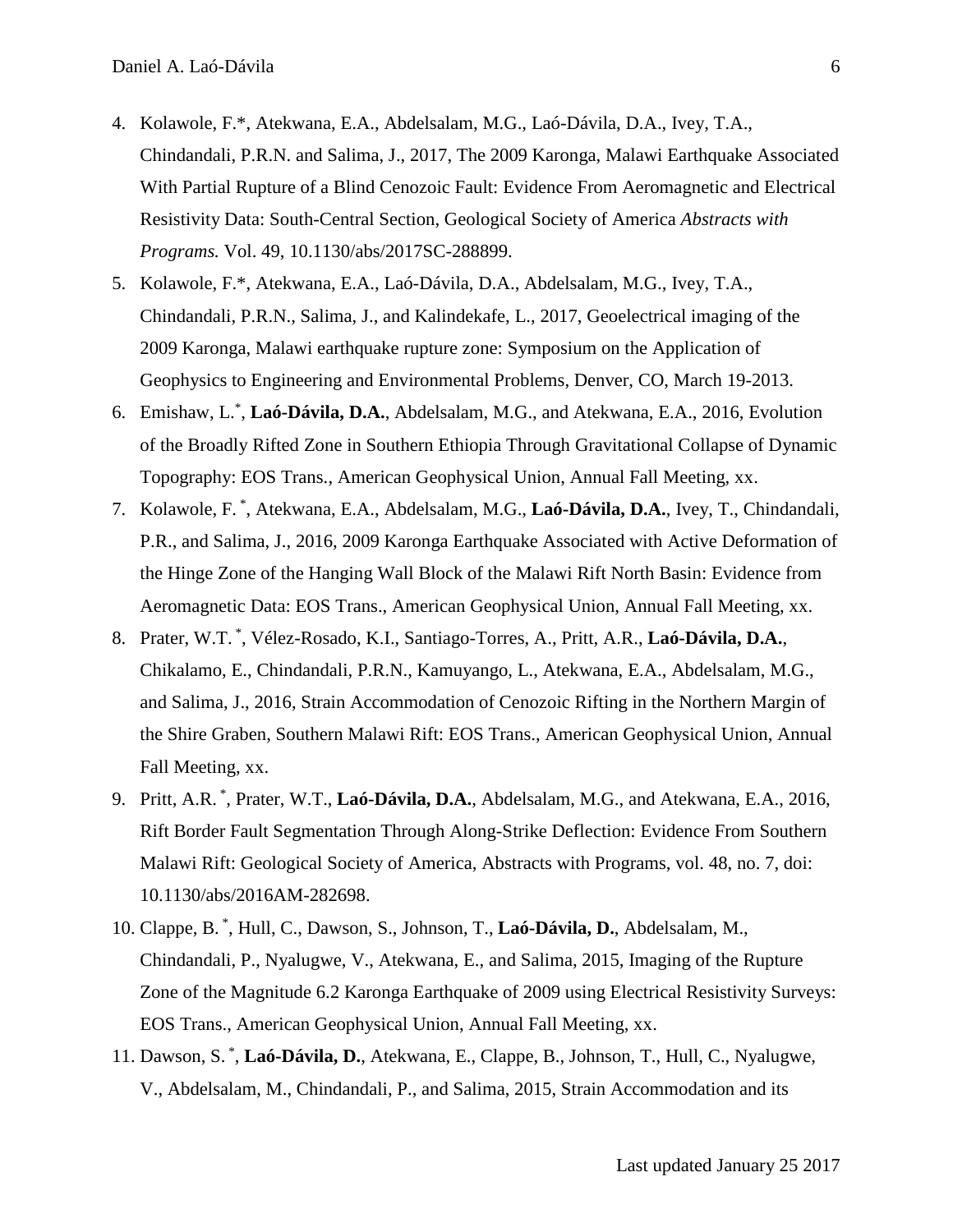Relationship to Pre-existing Structures along the Karonga Fault, Malawi: EOS Trans., American Geophysical Union, Annual Fall Meeting, xx.

- 12. Johnson, T. \* , Abdelsalam, M., Atekwana, E., Chindandali, P., Clappe, B., **Laó-Dávila, D.**, Dawson, S., Hull, C., Nyalugwe, V., and Salima, 2015, Mapping Precambrian Basement Fabric with Magnetic Data in the Karonga Basin Area and its Control on the Development of the Malawi Rift: EOS Trans., American Geophysical Union, Annual Fall Meeting, xx.
- 13. Hull, C. \* , Johnson, T., Chindandali, P., Clappe, B., Dawson, S., **Laó-Dávila, D.**, Atekwana, E., Abdelsalam, M., Ivey, T., Nyalugwe, V., and Salima, 2015, Gravity Transects across the Karonga Fault in the Northern Malawi Rift: EOS Trans., American Geophysical Union, Annual Fall Meeting, xx.
- 14. Njinju, E. A.\* , Atekwana, E. A., Mickus, K. L., Abdelsalam, M., Atekwana, E. A. and **Laó-Dávila, D.**, 2015, Mid-lithospheric Discontinuity Beneath the Malawi Rift, Deduced from Gravity Studies and its Relation to the Rifting Process: EOS Trans., American Geophysical Union, Annual Fall Meeting, xx.
- 15. Njinju, E. A.\* , Atekwana, E. A., Abdelsalam, M., Mickus, K. L., Atekwana, E. A. and **Lao Davila, D.**, 2015, Possible Crustal And Sub-Continental Lithospheric Mantle Decoupling Beneath The Malawi Rift: Geological Society of America, Abstracts with Programs, vol. 47, no. 7, p. 0.
- 16. Al-Salmi, H.S.\* , **Laó-Dávila, D.A.**, Abdelsalam, M., and Atekwana, E.A., 2015, Border Fault Segmentation Along The Malawi Rift: South-Central Section, Geological Society of America *Abstracts with Programs.* Vol. 47, No. 1, p.4.
- 17. Dawson, S.M.\* , **Lao Davila, D.**, Abdel Salam, M., and Atekwana, E., 2015, Uplift History Along The Malawi Rift Through Morpho-Tectonic Analysis: South-Central Section, Geological Society of America *Abstracts with Programs.* Vol. 47, No. 1, p.7.
- 18. Robertson, K.E.\* , Atekwana, E., Abdelsalam, M., and **Lao Davila, D.**, 2015, Influence Of Pre-Existing Structures On Strain Localization And Evolution At The Southern Termination Of The Malawi Rift: South-Central Section, Geological Society Of America *Abstracts With Programs.* Vol. 47, No. 1, P.8.
- 19. Emishaw, L.\* , **Laó Dávila, D.A.**, Abdelsalam, M., and Atekwana, E.A., 2015, Gravity And Morpho-Tectonic Analyses Of The Broadly Rifted Zone In Southern Ethiopia: South-Central Section, Geological Society Of America *Abstracts With Programs.* Vol. 47, No. 1, P.8.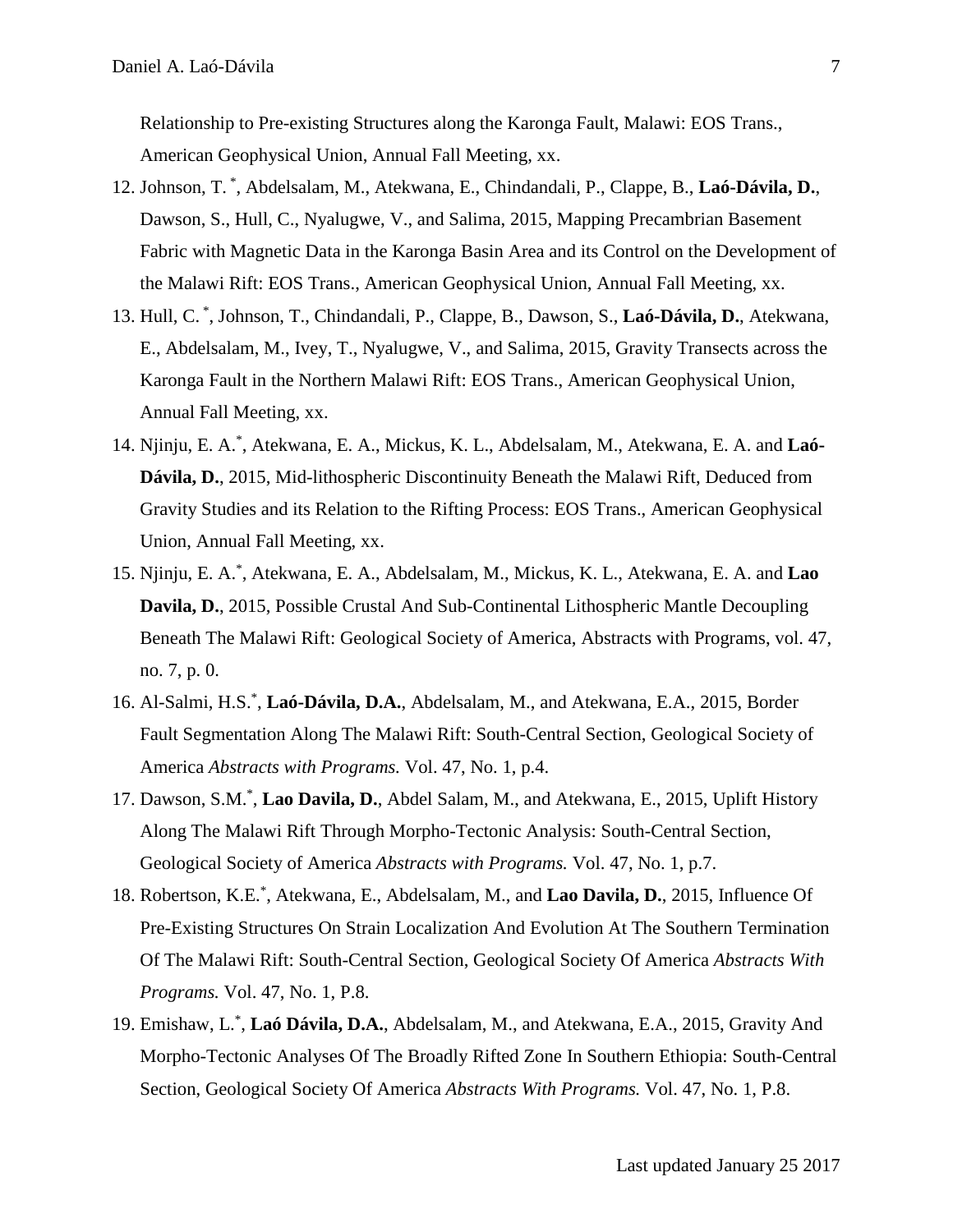- 20. Matende, K.N.\* , Atekwana, E., Abdelsalam, M., **Lao Davila, D.**, and Mickus, K.L., 2015, Magmatic Under-Plating Below The Karoo Aged Luangwa Rift Valley?: South-Central Section, Geological Society Of America *Abstracts With Programs.* Vol. 47, No. 1, P.8.
- 21. **Laó-Dávila, D.A.** and Llerandi-Román, P.A., 2014, Structural Analysis Of Hanging Wall And Footwall Blocks Of The Río Guanajibo Fold-And-Thrust Belt In Southwest, Puerto Rico: Geological Society of America, Abstracts with Programs, vol. 46, no. 6, p. 154.
- 22. Steigerwald, L.\* and **Laó-Dávila, D.A.**, 2014, Magnetic Survey of a Fault Splay of the Wilzetta Fault in Central Oklahoma: Geological Society of America, South-Central Section - 48th Annual Meeting, Abstracts with Programs, vol. 46, no. 1, p. 0.
- 23. **Laó-Dávila, D.A.**, 2013, Kinematic model of the Northern Puerto Rico Fault Zone: Transpression, strain partitioning, and lateral extrusion: Geological Society of America, Abstracts with Programs, vol. 45, no. 7, p. 115.
- 24. Llerandi-Román, P.A. and **Laó-Dávila, D.A.,** 2013, Using a geoscience blog to provide research-based, contextual, and culturally-relevant geoscience information to a Spanishspeaking audience: Geological Society of America-Southeastern Section, 62nd Annual Meeting, Abstracts with Programs, vol. 45, no. 2, p. 17.
- 25. **Laó-Dávila, D.A.** and Roehrig, E.\* , 2012, Fracture patterns formed from hydration in serpentinite from Mayaguez, Puerto Rico: EOS Trans., American Geophysical Union, Annual Fall Meeting, NS51B-1839.
- 26. **Laó-Dávila, D.A.**, 2012, Collisional Zones in Puerto Rico: Geophysical Research Abstracts, v. 14, EGU2012-6567, European Geosciences Union General Assembly, Vienna, Austria.
- 27. **Laó-Dávila, D.A**., Llerandi-Román, P.A., and Anderson, T.H., 2011, Paleogene thrust emplacement of serpentinite in southwestern Puerto Rico: Transactions of the 19th Caribbean Geological Conference, Grand-Terre, Guadeloupe, March 20-25.
- 28. Anderson, T.H. and **Laó-Dávila, D.A.**, 2009, Strike-slip faults and transforms: Keys to plate tectonic processes during evolution of the Caribbean Plate: Geological Society of America, Abstracts with Programs, vol. 41, no. 7, p. 128.
- 29. **Laó-Dávila, D.A.** and Anderson, T.H., 2008, Kinematic Analysis of Structures from Serpentinite in Southwestern Puerto Rico: Implications for Early Tertiary Transpression along the Boundary Between the Caribbean and North America Plates: Geological Society of America, Abstracts with Programs, vol. 40, no. 6, p. 187.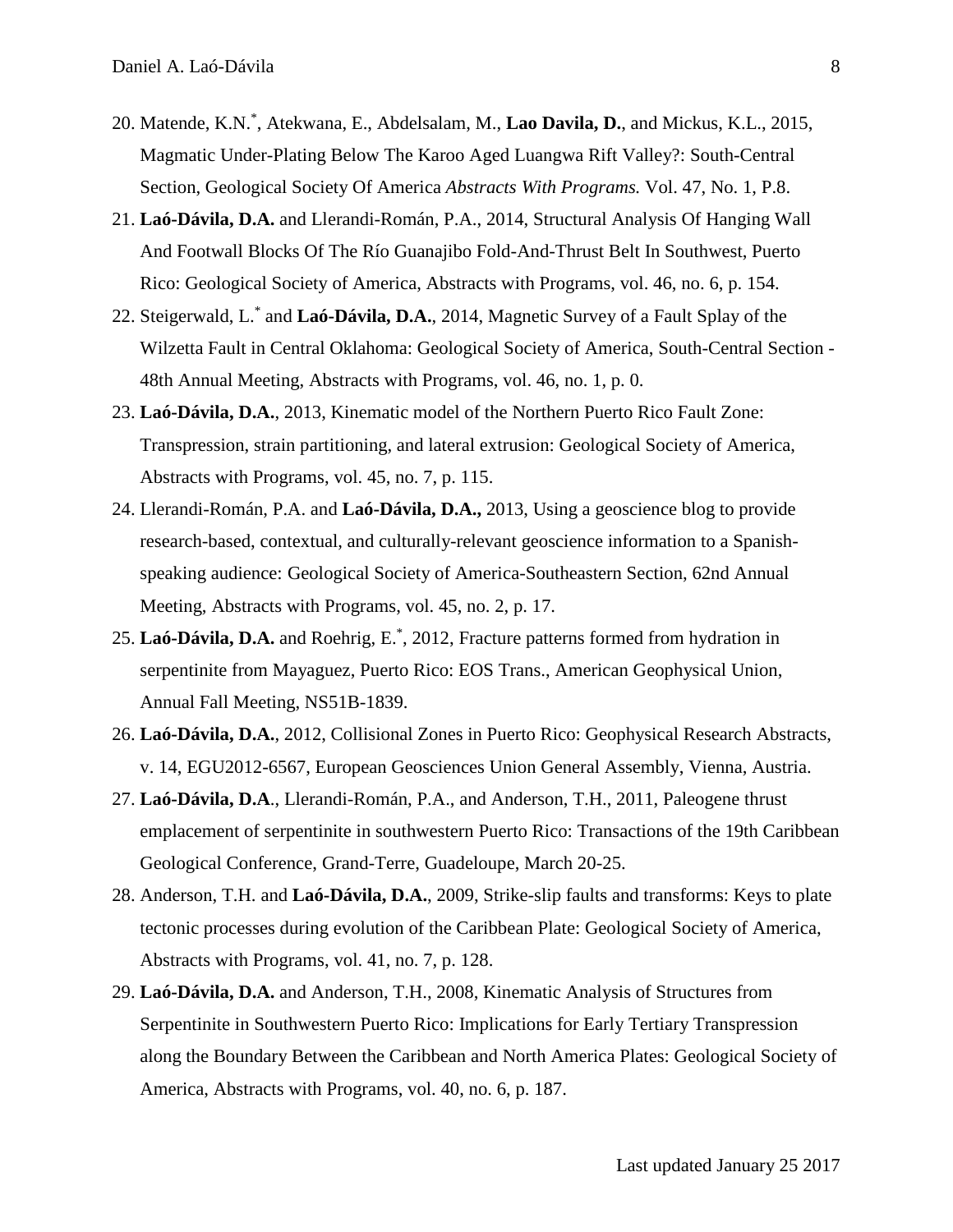- 30. **Laó-Dávila, D.A**., Campbell, P., and Anderson, T.H., 2005, Preliminary Study of Serpentinite Deformation in Southwest Puerto Rico: Transactions of the 17th Caribbean Geological Conference, San Juan, Puerto Rico, July 17-21.
- 31. **Laó-Dávila, D.A.**, Campbell, P., and Anderson, T.H., 2004, Early Tertiary emplacement of serpentinized peridotite in SW Puerto Rico: Geological Society of America, Abstracts with Programs, vol. 36, no. 5, p. 429.
- 32. **Laó-Dávila, D.A.**, Anderson, T.H., and Llerandi-Román, P.A., 2004, Olistostromes and Allochthonous Serpentinite: Major Tectonostratigraphic Elements in Southwest Puerto Rico: 32nd International Geological Congress, Florence, Italy.
- 33. Mann, P., Prentice, C.S., Hippolyte, J.C., and **Laó-Dávila, D.A.,** 2003, Reconnaissance study of late Quaternary faulting along the La Cadena de San Francisco mountain front (Cerro Goden Fault), western Puerto Rico: Seismological Research Letters, Annual Meeting, v. 74, no. 2, p. 201.
- 34. **Laó-Dávila, D.A**., and Draper, G., 2002, Insights into the Tertiary tectonic evolution of western Puerto Rico from paleostress studies: Geological Society of America, Abstracts with Programs, v. 34, no. 6, p. 28.
- 35. **Laó-Dávila, D.A**., and Draper, G., 2002, Late Paleogene to late Neogene tectonics of western Puerto Rico; paleostress and paleomagnetic study: Transactions of the 16th Caribbean Geological Conference, Barbados.
- 36. **Laó-Dávila, D.A**., Mann, P., Prentice, C.S., and Draper, G., 2000, Late Quaternary activity of the Cerro Goden fault zone, transpressional uplift of the La Cadena Range, and their possible relation to the opening of the Mona Rift, western Puerto Rico: EOS Trans., American Geophysical Union, Annual Fall Meeting, p. F1181.
- 37. **Laó-Dávila, D.A.** and Moore, H.J., 1999, Geology of the Isabella Quadrangle, Venus: IV Sigma Xi Student Poster Night, Sigma Xi Scientific Research Society, Program and Abstracts, University of Puerto Rico, Mayagüez, P.R., Abstract 35.
- 38. Jansma, P. and **Laó-Dávila, D.A.**, 1999, Shallow seismicity and GPS-determined surface deformation in the northeastern Caribbean: IV Sigma Xi Student Poster Night, Sigma Xi Scientific Research Society, Program and Abstracts, University of Puerto Rico, Mayagüez, P.R., Abstract 36.
- **\*** = Student author.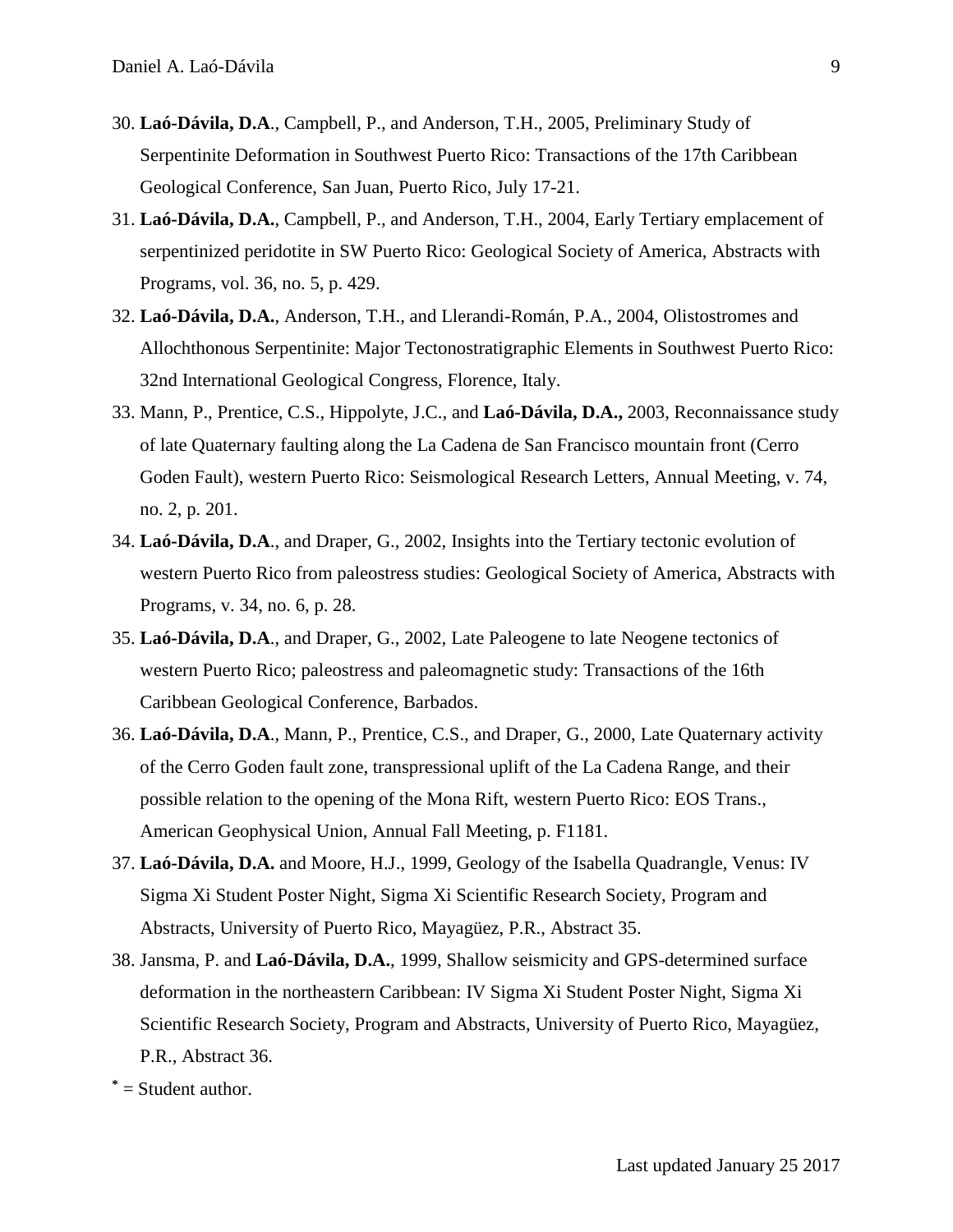## **Popular Press**

- 1. **Laó Dávila, D.A.**, 15 January 2012, ¿Hay petróleo en Puerto Rico?: El Nuevo Día, p. 56.
- 2. **Laó Dávila, D.A.**, 18 December 2011, Terremotos en la Fosa de Puerto Rico: El Nuevo Día, p. 76.
- 3. **Laó Dávila, D.A.**, 1 March 2010, Cómo se forma un maremoto: El Nuevo Día, p. 55.
- 4. **Laó Dávila, D.A.**, 22 January 2010, Alto el riesgo para la isla: El Nuevo Día, p. 72.
- 5. **Laó Dávila, D.A.**, 13 March 2007, Llega a la isla el agua de los glaciares: El Nuevo Día, p. 79.
- 6. **Laó Dávila, D.A.**, 10 March 2007, Sierra Bermeja: testimonio de historia boricua: El Nuevo Día, p. 107.

#### **Non-Refereed Book Articles**

- 1. **Laó Dávila, D.A.**, 2011, Llega a la isla el agua de los glaciares, *in* González Espada, W.J., Colón Ramos, D.A., and Feliú Mojer, M.I., eds., ¡Ciencia Boricua! Ensayos y anécdotas del científico Puertorro: Colombia, Consejo para el avance en Puerto Rico de la innovación y la investigación científica, p. 57-59.
- 2. **Laó Dávila, D.A.**, 2011, Placas tectónicas, terremotos y maremotos, *in* González Espada, W.J., Colón Ramos, D.A., and Feliú Mojer, M.I., eds., ¡Ciencia Boricua! Ensayos y anécdotas del científico Puertorro: Colombia, Consejo para el avance en Puerto Rico de la innovación y la investigación científica, p. 76-78.
- 3. **Laó Dávila, D.A.**, 2011, Sierra Bermeja: testimonio de historia boricua, *in* González Espada, W.J., Colón Ramos, D.A., and Feliú Mojer, M.I., eds., ¡Ciencia Boricua! Ensayos y anécdotas del científico Puertorro: Colombia, Consejo para el avance en Puerto Rico de la innovación y la investigación científica, p. 34-36.

# **Non-Refereed Articles in Science Blog: "Ciencias Terrestres, geología y Puerto Rico". http://geolpr.wordpress.com**

1. **Laó Dávila, D.A.**, September 17 2012, Ciudadanos conocedores de la Tierra: Retrieved from https://geolpr.wordpress.com/2012/09/17/ciudadanos-conocedores-de-la-tierra/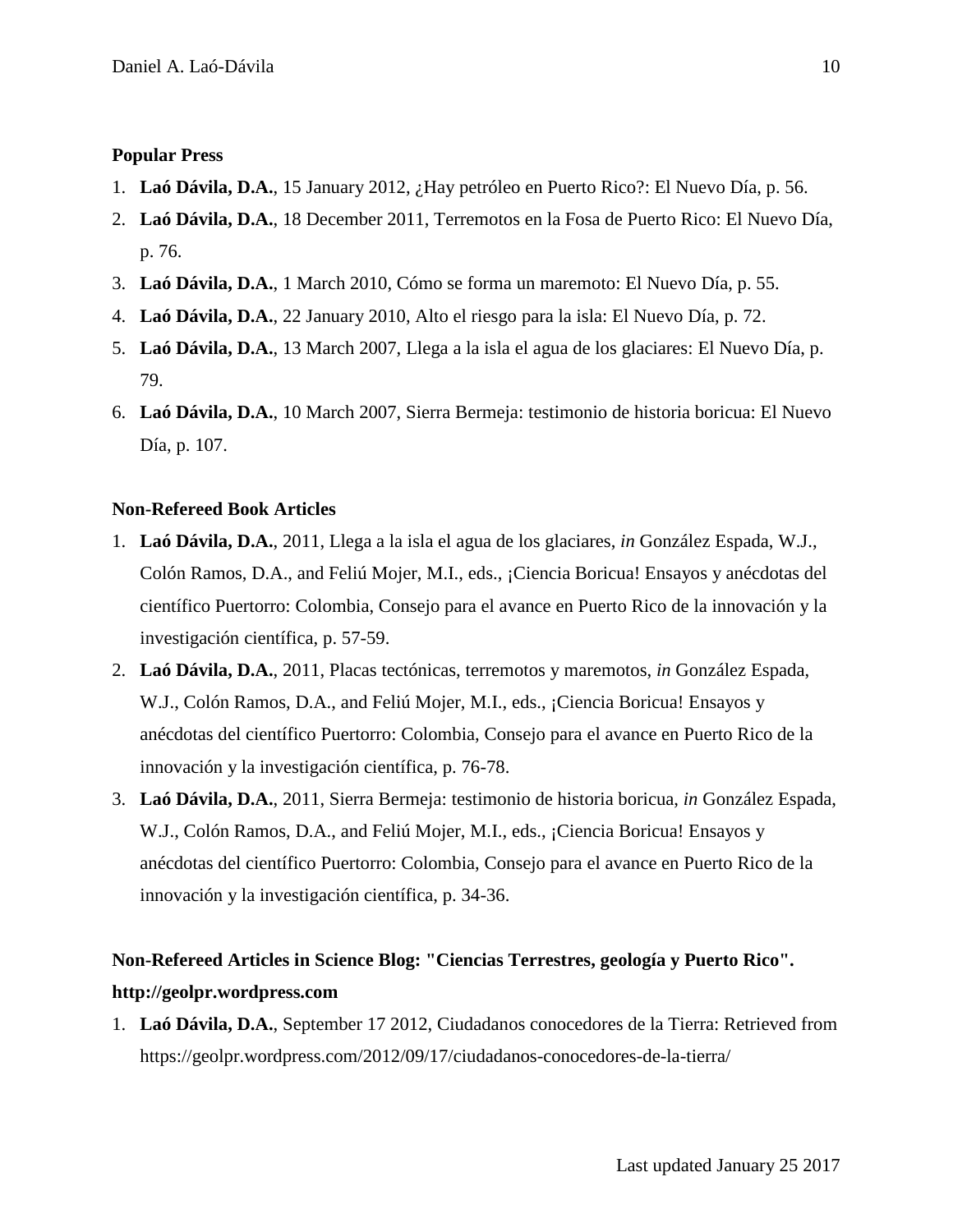- 2. **Laó Dávila, D.A.**, March 5 2012, La geología de El Yunque: Retrieved from https://geolpr.wordpress.com/2012/03/05/la-geologia-de-el-yunque/
- 3. **Laó Dávila, D.A.**, December 10 2011, Terremotos en la Fosa de Puerto Rico: Retrieved from https://geolpr.wordpress.com/2011/12/10/terremotos-en-la-fosa-de-puerto-rico/
- 4. **Laó Dávila, D.A.**, October 28 2011, Fallas geológicas en Puerto Rico: Retrieved from https://geolpr.wordpress.com/2011/10/28/fallas-geologicas-en-puerto-rico/
- 5. **Laó Dávila, D.A.**, October 3 2011, ¿Lo que en Mona se hace, se queda en Mona?: Retrieved from https://geolpr.wordpress.com/2011/10/03/%C2%BFlo-que-en-mona-se-hace-se-quedaen-mona/
- 6. **Laó Dávila, D.A.**, September 19 2011, ¿Hay petróleo en Puerto Rico?: Retrieved from https://geolpr.wordpress.com/2011/09/19/%C2%BFhay-petroleo-en-puerto-rico/
- 7. **Laó Dávila, D.A.**, September 4 2011, Los archivos de los huracanes: Retrieved from https://geolpr.wordpress.com/2011/09/04/los-archivos-de-los-huracanes/
- 8. **Laó Dávila, D.A.**, August 19 2011, La serpentinita en los bosques de Puerto Rico: Retrieved from https://geolpr.wordpress.com/2011/08/19/la-serpentinita-en-los-bosques-de-puerto-rico-2/
- 9. **Laó Dávila, D.A.**, May 28 2011, La Tragedia en Japón: Retrieved from https://geolpr.wordpress.com/2011/05/28/hello-world/

# **II. TEACHING**

## **TEACHING EXPERIENCE**

#### **Oklahoma State University:**

Geology and Human Affairs (GEOL 1014), Instructor Fall 2010: 158 undergraduate students; 10 lab sections

Fall 2012: 252 undergraduate students; 11 lab sections

Fall 2013: 220 undergraduate students; 10 lab sections

Fall 2014: 234 undergraduate students; 10 lab sections

Fall 2015: 230 undergraduate students; 10 lab sections

Spring 2017: 160 undergraduate students; 9 lab sections

Structural Geology (GEOL 3014), Instructor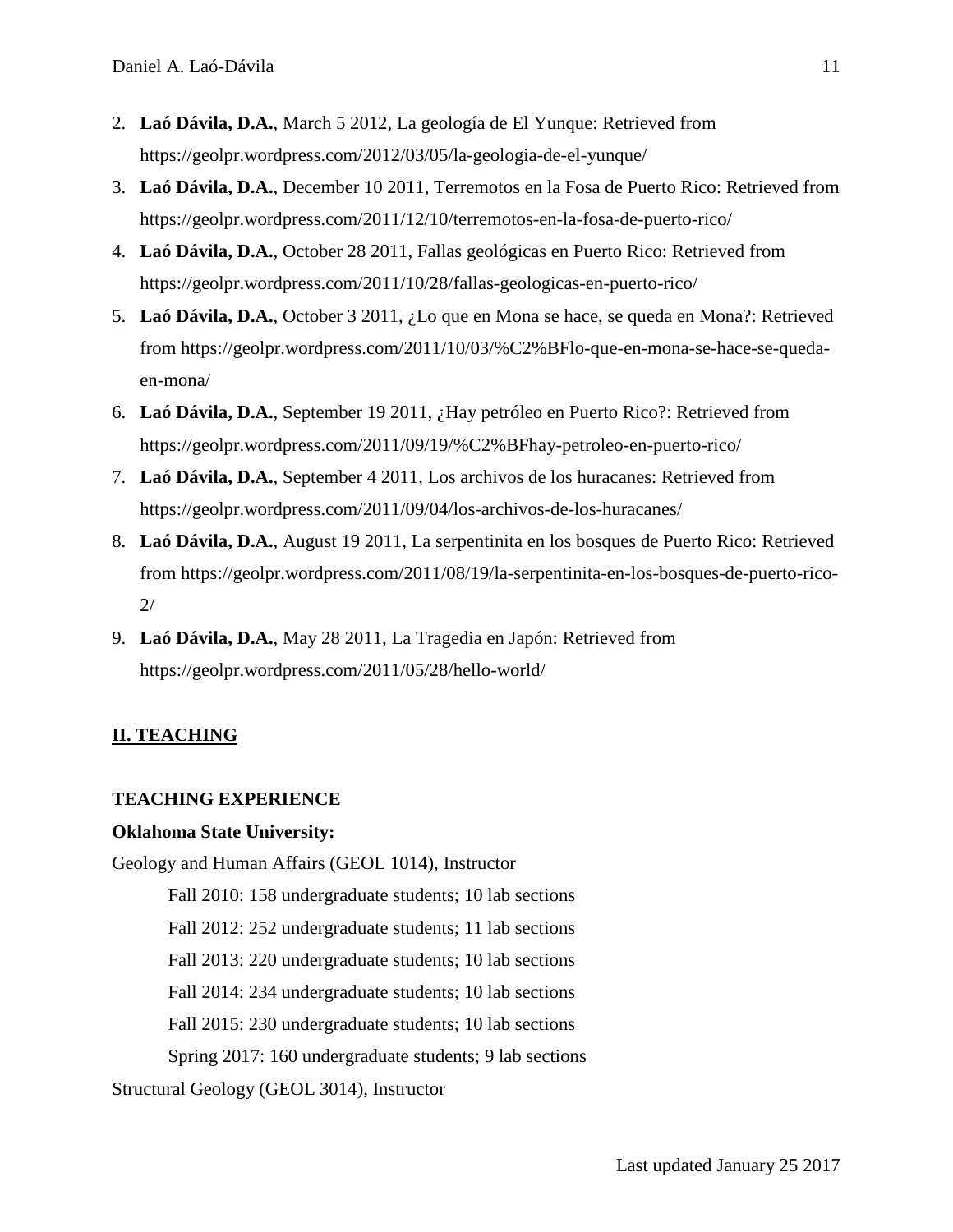Spring 2012: 24 undergraduate students and 2 graduate students; 2 lab sections Spring 2013: 32 undergraduate students and 2 graduate students; 2 lab sections Fall 2014: 36 undergraduate students and 1 graduate students; 2 lab sections Fall 2016: 40 undergraduate students and 2 graduate students; 2 lab sections Plate Tectonics (GEOL 4213), Instructor Spring 2011: 23 undergraduate students Spring 2016: 23 undergraduate students

Geologic Field Investigation (GEOL 4030/5030), Instructor

Spring 2016: 7 undergraduate and 4 graduate students

Geology Colloquium (4300/5300), Instructor

Spring 2012: 7 undergraduate students and 3 graduate students

Special Problems in Earth Science (4990), Instructor

Spring 2013: 1 undergraduate student

Fall 2013: 1 undergraduate student

Fall 2014: 1 undergraduate student

Spring 2015: 3 undergraduate students

Summer 2015: 1 undergraduate student

Fall 2015: 3 undergraduate students

Spring 2016: 2 undergraduate students

Fall 2016: 2 undergraduate students

Senior Honors Thesis (4993), Instructor

Spring 2014: 1 undergraduate student

- Advanced Methods in Structural Geology (GEOL 5223), Instructor
	- Fall 2011: 8 graduate students

Fall 2012: 6 graduate students

Spring 2014: 5 graduate students

Spring 2015: 10 graduate students

Master Thesis (GEOL 5000), Instructor Fall 2012: 1 graduate student Spring 2013: 1 graduate student Summer 2013: 1 graduate student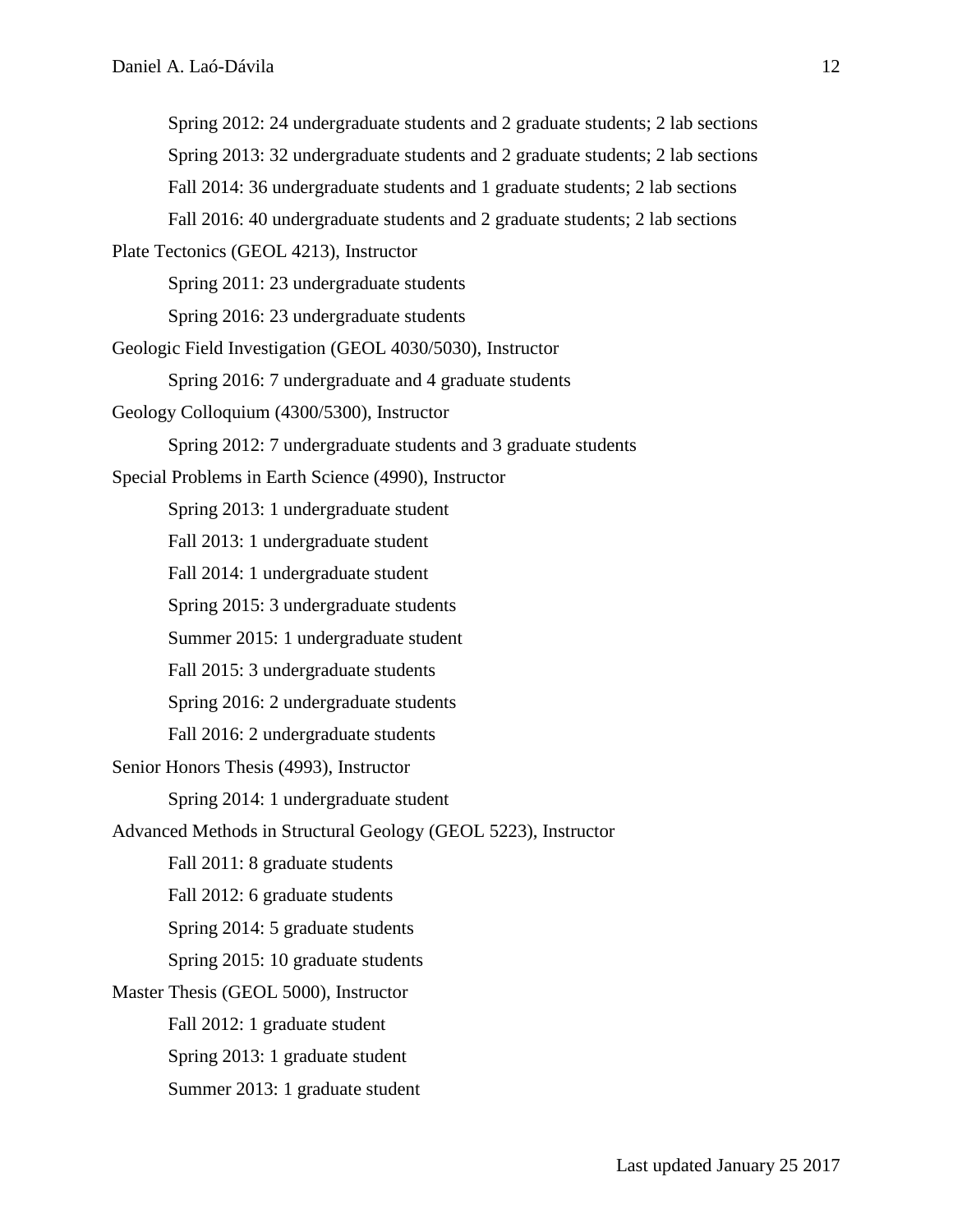Fall 2013: 1 graduate student

Summer 2015: 1 graduate student

Fall 2015: 1 graduate student

Spring 2016: 1 graduate student

## Advanced Studies in Geology (GEOL 5990), Instructor

Spring 2013: 1 graduate student

Fall 2016: 1 graduate student

Spring 2017: 2 graduate students

## **University of Puerto Rico, Mayagüez:**

- o GEOL 3025, Earth Sciences -Spring 2009
- o GEOL Undergraduate Seminar –Spring 2009

## **Universidad del Este:**

O Science workshops for intermediate school teachers -Fall 2007

## **University of Pittsburgh:**

- O Physical Geology Laboratory -Spring 2008
- O Structural Geology Laboratory Fall 2003, Fall 2004, Fall 2005
- o Intelligent Life in the Universe Recitation -Summer 2005
- O Geology Recitations -Spring 2003, Spring 2004, Spring 2005
- O Environmental Geology Recitation -Summer 2004
- O Geography Recitations -Summer 2003

## **Florida International University:**

- O History of Life Laboratory -Fall 2002
- o Structural Geology Laboratory (1)-Spring 2001
- o Intro to Earth Science Laboratory (2)-Fall 2000, Summer 2001, Fall 2001, Spring 2002, Summer 2002

## **TEACHING SERVICES:**

# **Academic Advising - Undergraduate Students**

# *B.S. Student*

Spring 2013: Louis Steigerwald Fall 2013: Louis Steigerwald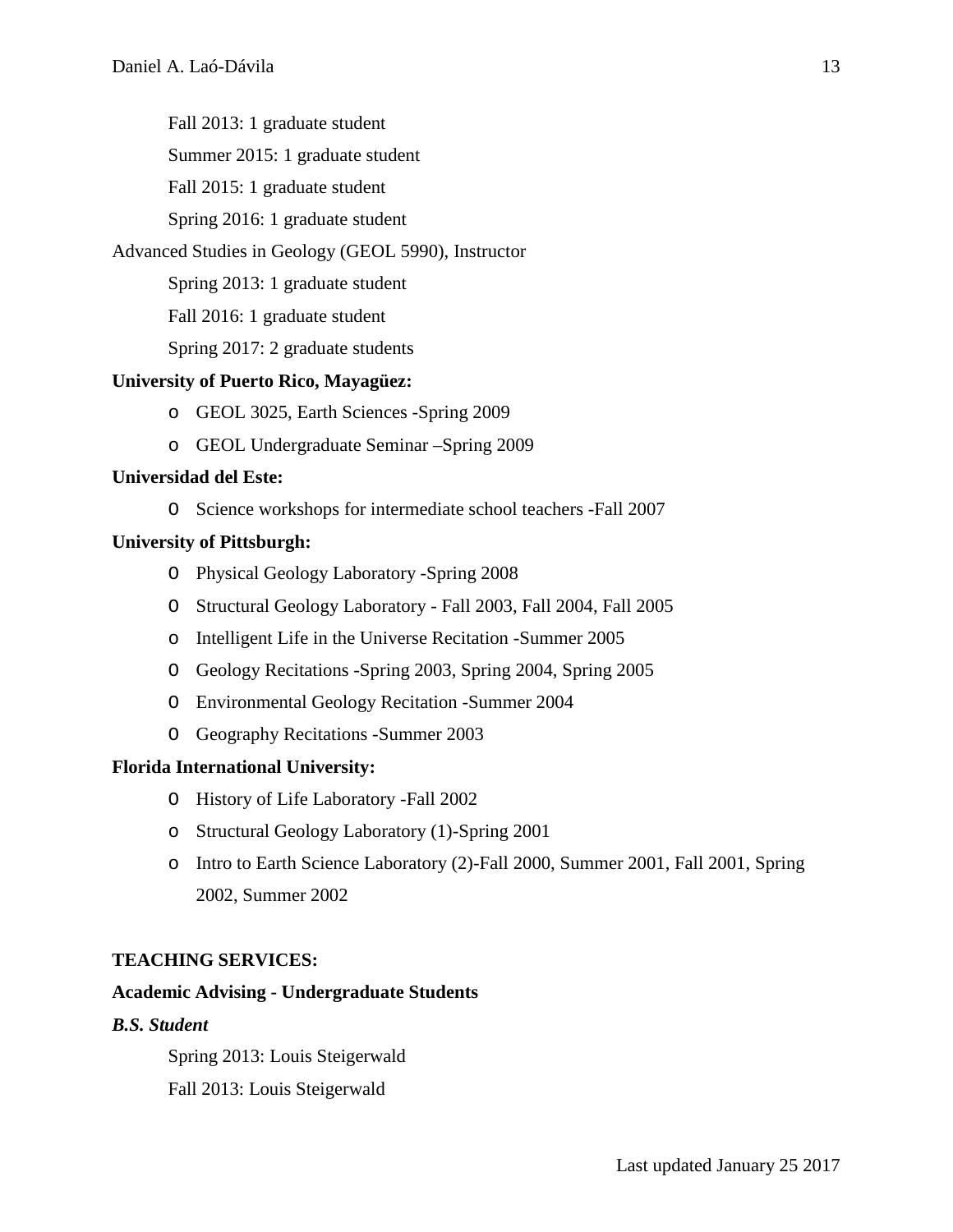Fall 2014: Tiara Johnson Fall 2015: Jonathan Woods, Rob Baker Spring 2016: Amy Pritt, Wesley Prater Fall 2016: Wesley Prater, Reagan Francisco Spring 2017: Emily Elifritz Research project for CIED 4713 (Education Methods) Fall 2012: Ashley Bagwell Honors Contracts in GEOL 1014: Fall 2010: Demitri A. Johnson-Cantu Fall 2012: Spencer Pogue, Matt Falcon, and Kelsie Hoelscher Fall 2014: Bre Waterman and Alex Beckman

### **Academic Advising - Graduate Students:**

# *M.S. Student*

Erin Roehrig, Fall 2011-Fall 2013 Luelseged Emishaw, Spring 2014-Fall 2015 Sam Dawson, Fall 2014-Fall 2016 Bryan Clappe, Fall 2015-Spring 2016 Inés Barrios Galindez, Fall 2015-Present Steven Johnston, Fall 2016-Present

## **PROFESSIONAL SERVICE TO TEACHING:**

#### **M.S. Committee Memberships**

Byron Waltman's thesis committee, Fall 2010 Robert Reynolds' thesis committee, Fall 2011 Brandi Michaels' thesis committee, Spring 2012 to present Haifa Al Salmi's thesis committee, Fall 2013 to Summer 2014 Jingyao Meng's thesis committee, Spring 2014 to Fall 2015 Kitso Matende's thesis committee, Spring 2014 to Spring 2015 Shawna Smith's thesis committee, Fall 2014 to Spring 2016 Taylor Thompson's thesis committee, Fall 2014 to Spring 2016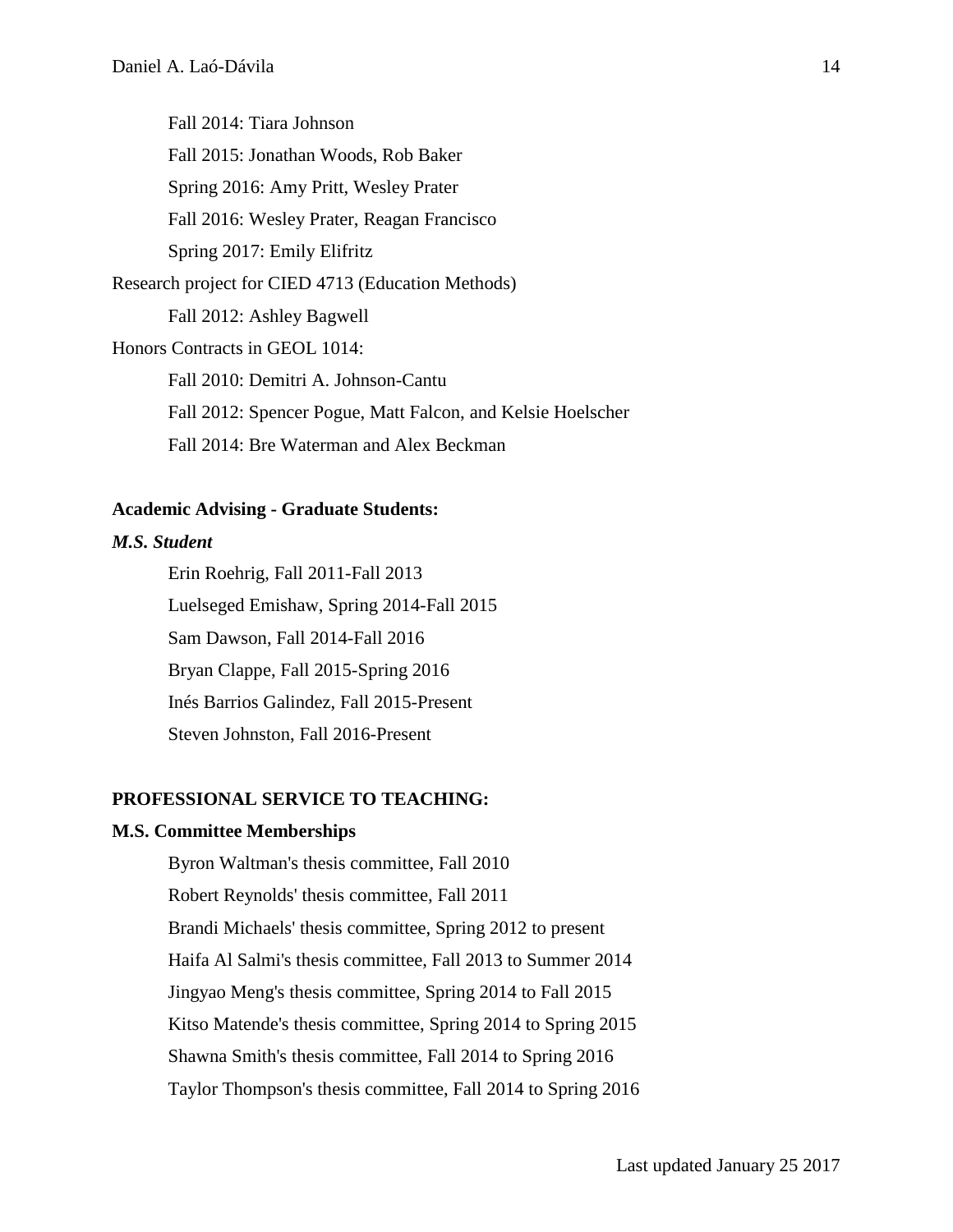Kari Dayton's thesis committee, Spring 2015 to present Tucker Steen's thesis committee, Fall 2016 to present Folarin Kolawole's thesis committee, Fall 2016 to present

#### **Ph.D. Committee Memberships**

Eric Akoko's thesis committee, Spring 2011 to Spring 2012 Tim Sickbert's thesis committee, Spring 2011 to present Farag Mewafy's thesis committee, Fall 2012 to Fall 2013 Andrew Katumwehe's thesis committee, Fall 2012 to Spring 2016 Zelalem Demissie's thesis committee, Fall 2014 to present Jingyao Meng's thesis committee, Fall 2015 to present Liang Xue's thesis committee, Fall 2016 to present

### **SELF-IMPROVEMENT ACTIVITIES**

- 1. Completed UNAVCO Workshop: Imaging and Analyzing Active Faults with High-Resolution Topography, Boulder, CO 4/18/2016-4/19/2016
- 2. Participated in ITLE Faculty Development Workshop: Matching Teaching Methods to Instructional Goals 3/23/2016
- 3. Participated in ITLE Faculty Development Workshop: Student engagement by design 2/24/2016
- 4. Participated in ITLE Faculty Development Workshop: Planning your course 1/27/2016
- 5. Participated in ITLE Faculty Development Workshop: Student Engagement Track, 9/9/2015, 10/14/2015, 11/11/2015, 12/2/2015
- 6. Completed "Preparing Online Instructors" course (a six week non-credit online course), Spring 2015
- 7. Participated in ITLE workshop: Teaching Effectively in Non-formal Learning Environments: A Focus on Study Abroad and International Dimension Experiences 3/11/2015
- 8. Participated in Foundation Center Grant Writing Workshop 1/27/2015
- 9. Participated in ENGAGE Workshop in Arlington, Virginia 1/18-19/2015
- 10. Completed Geological Society of America Short Course: Seismic Structural Interpretation for Academic Faculty, Vancouver, BC 10/18/2014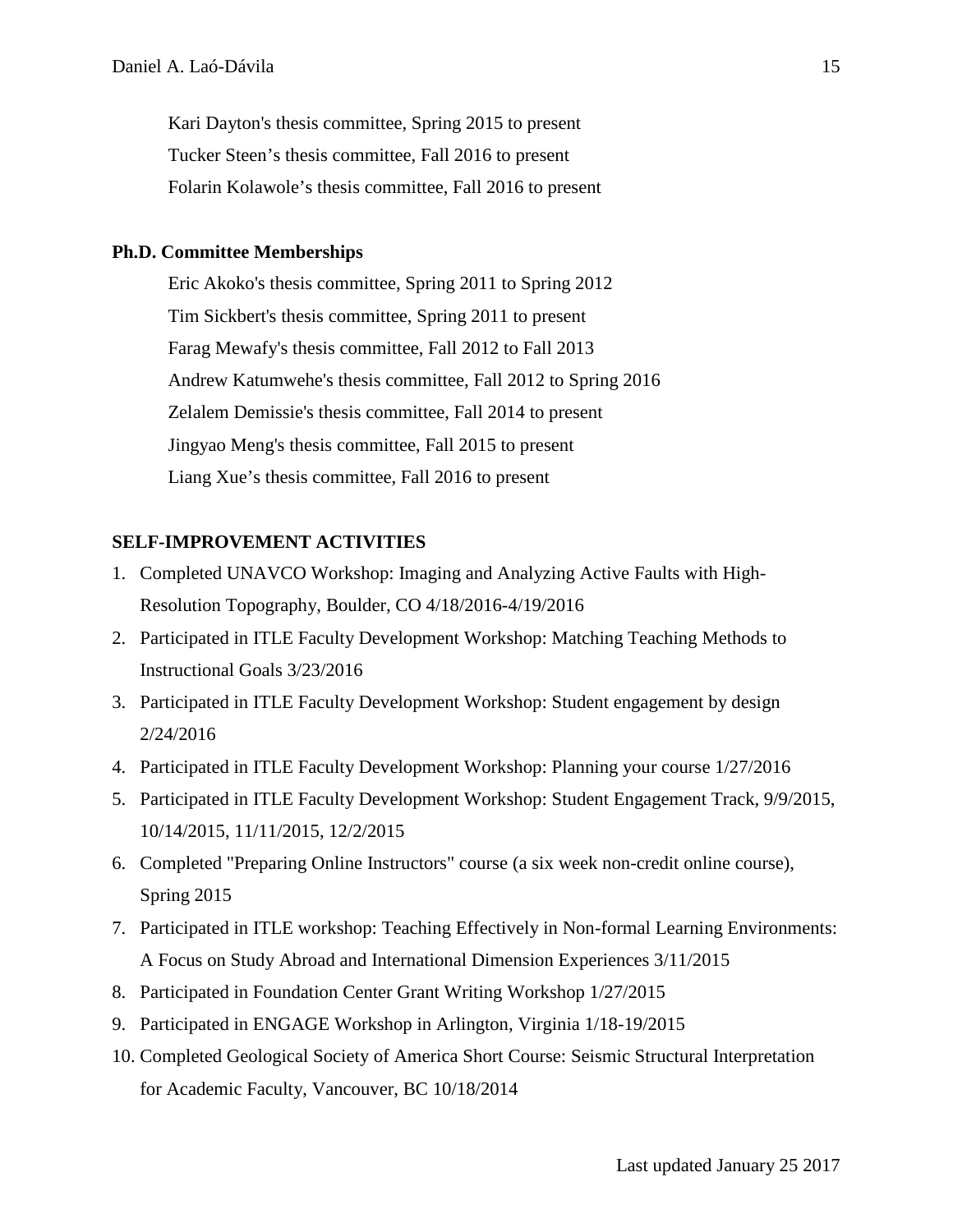- 11. Participated in ITLE workshop: Improving Student Outcomes in a Flipped Learning Environment, 11/12/2014
- 12. Participated in ITLE workshop: Flipping the Classroom, 1/29/2014
- 13. Participated in ITLE workshop: Student Engagement, Student Success: Delivering a H Course, 1/15/2014
- 14. Completed Geological Society of America Short Course: Modern Digital Geologic Mapping Techniques, Denver, CO 10/27/2013
- 15. Participated in ITLE workshop: Student Engagement, Student Success: Flipping the Classroom Effectively, 9/9/2013
- 16. Completed UNAVCO Short Course: [GPS Data Processing and Analysis with](http://www.unavco.org/edu_outreach/short-courses/2013/gamit/gamit.html)  [GAMIT/GLOBK/TRACK,](http://www.unavco.org/edu_outreach/short-courses/2013/gamit/gamit.html) Boulder, CO 7/8-12/2013
- 17. State of Creativity Forum, Oklahoma City, OK, November 13 2012
- 18. ITLE workshops on Desire 2 Learn (online classroom), 08-09/2012
- 19. LiDAR training, OSU, Apr 2-16 2012
- 20. Participated in the American Geosciences Institute Developing a Diverse Professoriate Workshop in Arlington, VA, April 3-6, 2012.
- 21. ITLE Faculty Development workshop on Teaching creatively, Feb 9 2012.
- 22. Participated in RTP workshop of advance OSU, 11/15/2011
- 23. ITLE Faculty Development workshop on Teaching creatively, Sept 21 2011.
- 24. Early Career Geoscience Faculty Workshop, NSF, College of William and Mary, Williamsburg, VA, and NSF Headquarters in Arlington, VA, June 13-19 2011.
- 25. Science: Becoming the Messenger, NSF, Norman, Oklahoma, March 24 2011.
- 26. A&S Grant Writing Workshops, Fall 2010-Spring 2011.
- 27. ITLE Difficult Dialogue Series: Discussing Race and Cultural Issues in the Classroom, Nov. 16, 2010.
- 28. ITLE Faculty Development workshop on Critical Thinking, Oct. 26 2010.
- 29. ITLE Teaching in America classrooms as International Faculty Members workshop, Oct. 12 2010.
- 30. ITLE Faculty Development workshop on Critical Thinking, Sept. 21 2010.
- 31. Field Course, Integrated basin analysis of the Bighorn Basin, Wyoming, May 18-24, 2008, Exxon-Mobil.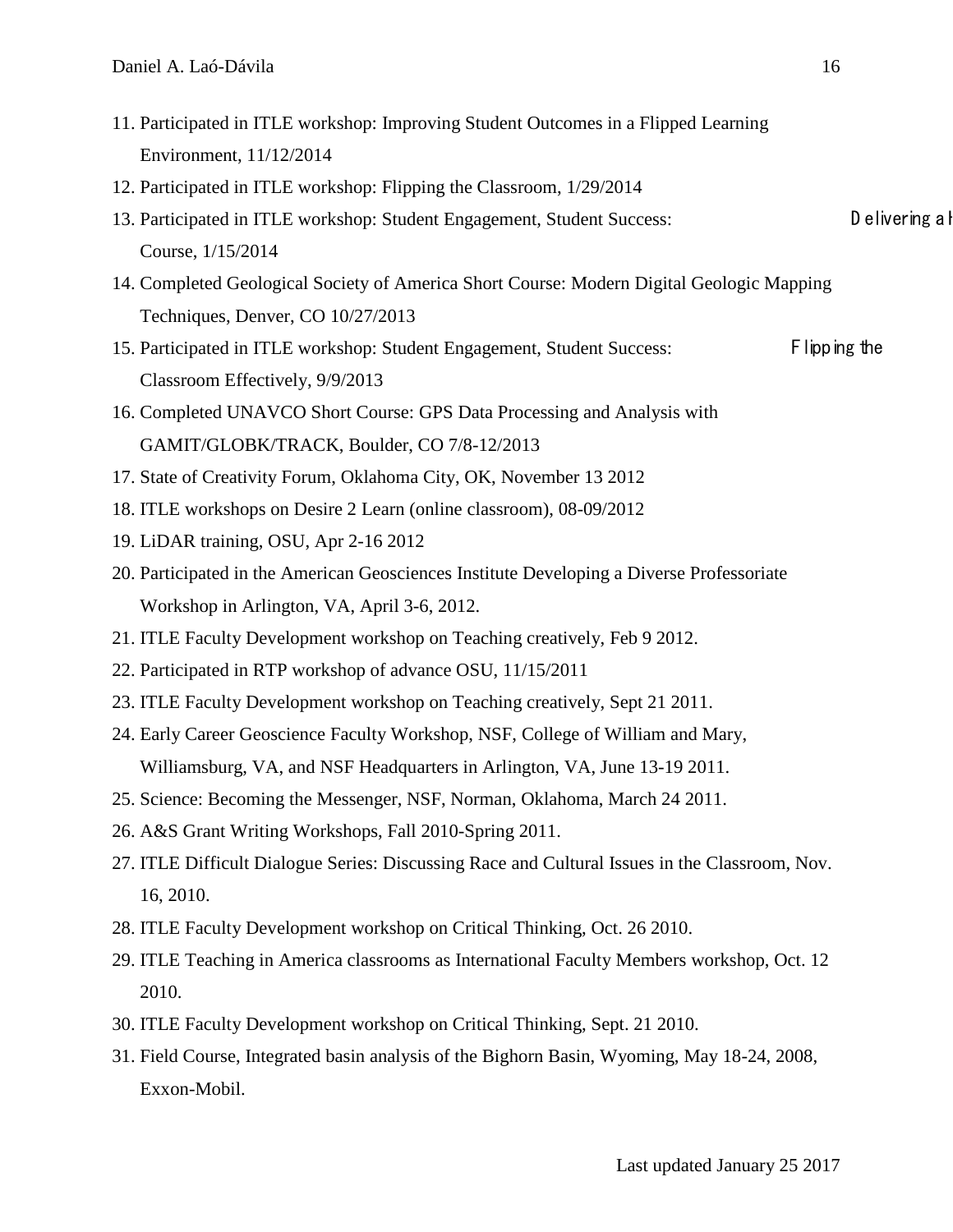- 32. University Teaching Practicum, Faculty of Arts and Sciences, Center for Instructional Development and Distance Education, University of Pittsburgh, Fall 2004.
- 33. Introduction to Teaching Workshop, August 2000, 2-day intensive Teaching Assistant workshop, The Academy for the Art of Teaching, Florida International University.

## **III. SERVICE**

## **DEPARTMENTAL**

- 1. Outreach Committee, Fall 2016
- 2. Alternate curriculum representative of geology for the UTeach Degrees options.
- 3. Student enrichment committee, Fall 2010 to present; Chair Fall 2016
- 4. Graduate committee, Spring 2011 to 2014. Created a new rubric to evaluate graduate student applications.
- 5. Personnel committee, Fall 2011
- 6. Geophysics Search Committee, Fall 2015
- 7. Strategic Plan Committee, Fall 2015
- 8. Preliminary exam committee, Fall 2012 to present
- 9. Curriculum committee, Fall 2012 to present
- 10. Won an application for a GeoPRISMS Distinguished Lectureship program lecturer (Ty Rooney) to visit our department
- 11. Got the department to participate in the AGI Geoscience Student Exit Survey, 2012-2015.
- 12. Communicated with prospective students interested in the graduate program, 2012-2015.
- 13. Represented OSU Geosciences in the state-wide Course Equivalency Project meeting in the University of Central Oklahoma, Edmond, OK. September 20 2012.
- 14. Presented the movie *Switch* in a screening in the department.

## **COLLEGE**

- 1. Reviewer Arts and Sciences Fall Travel Award Grants
- 2. Let Ph.D. student Sungah Kim from the Department of Educational Psychology distribute a survey during class for her research. October 25, 2010.

## **UNIVERSITY**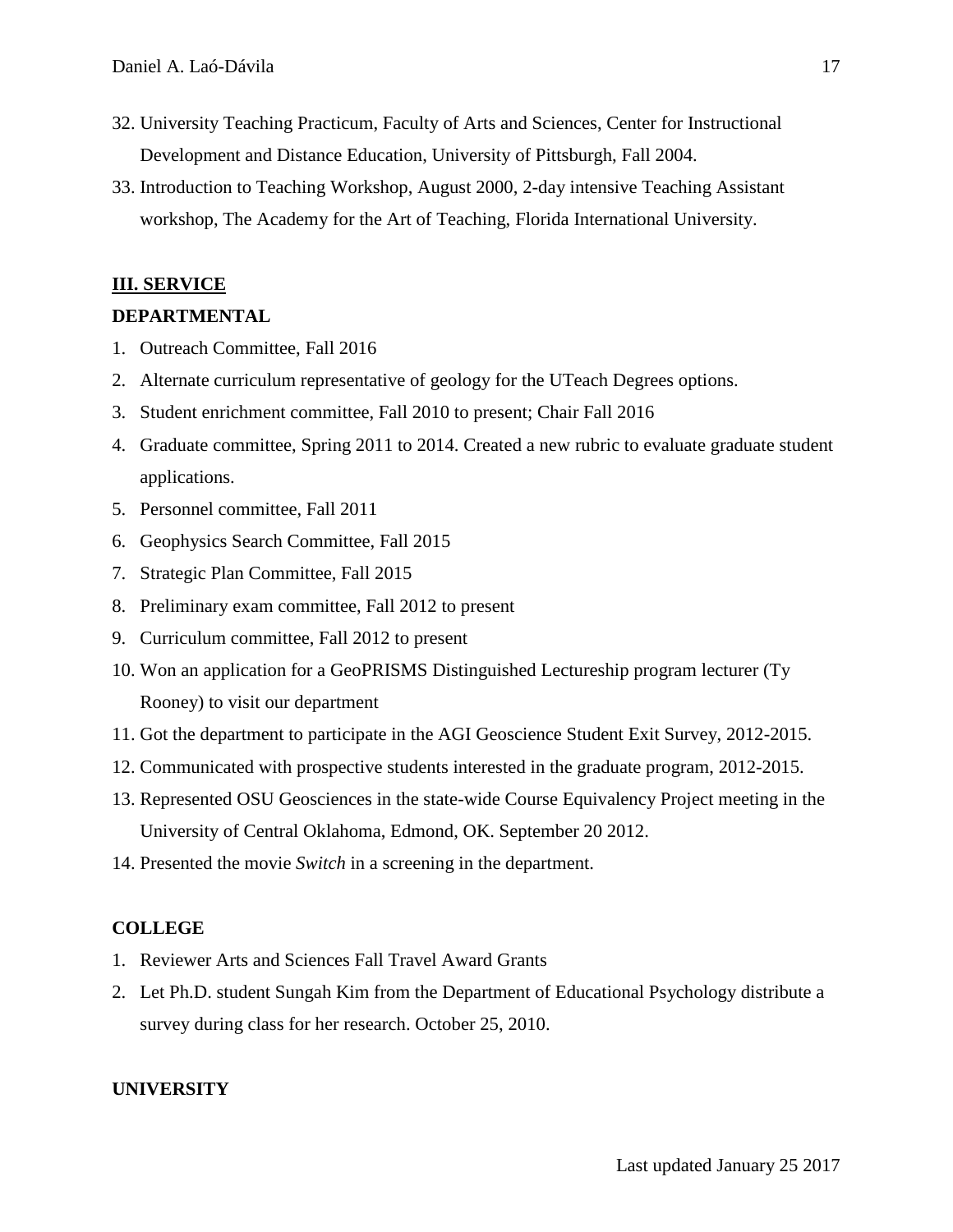- 1. Member of the Faculty Council Research Committee (Fall 2015-present).
- 2. Part of the selection committee for the President's Cup-Promoting Creative Interdisciplinarity, March 26, 2012.

# **PROFESSIONAL ORGANIZATIONS**

- 1. Reviewed 1 proposal for National Geographic (12/5/2016)
- 2. NSF reviewer 2016
- 3. AGU Fall Meeting convener for session "New Insights into the Active Deformation, Tectonic Evolution, and Hazard Mitigation of the Caribbean Plate and South America". Dec. 2015
- 4. NSF panelist 2015
- 5. Reviewed 1 paper for Journal of Structural Geology (3/14/14)
- 6. Reviewed 4 papers for AAPG Bulletin (12/2013, 4/2014, 9/2014, 4/2015)
- 7. Reviewed 1 paper for Geological Magazine (9/2015)
- 8. Reviewed 1 paper for Journal of African Earth Sciences (06/2013)
- 9. Reviewed 1 paper for Boletín Geológico y Minero (4/2015)
- 10. Reviewed scholarship proposals for COCONet UNAVCO as part of COCONet Working Group 4 (7/2013; 06/2014)
- 11. Member of the COCONet Working Group 4 (05/2013-present).
- 12. Participated in the GeoPRISMS Science Workshop for East Africa Rift System. Morristown, NJ. 10/25/2012 - 10/27/2012.
- 13. GSA Annual Meeting Co-Convener for session T95 "Visualizations in Geology". Oct. 2011.
- 14. UNAVCO member representative at Oklahoma State University, Fall 2011 to present.
- 15. Participated in the Subduction Cycles and Deformation Implementation Workshop of the GeoPRISMS program of the National Science Foundation in Austin, TX. 01/5/2011 - 01/07/2011.

# **RESEARCH**

1. Assisted Katie Keranen from OU with Estella Atekwana on the installation of 3 seismic stations near Prague, OK following the three main earthquakes in the region. (11/9/2011)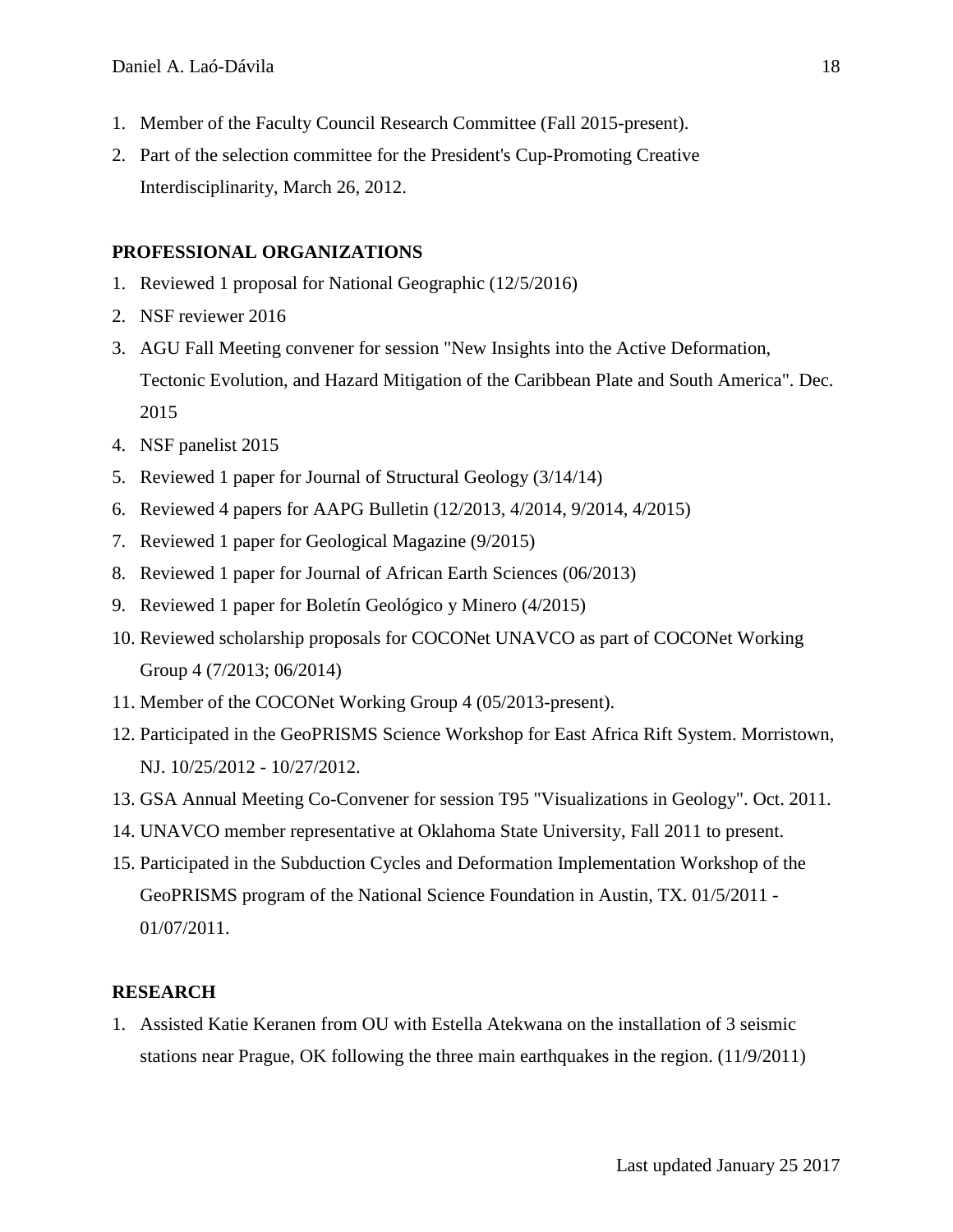## **OUTREACH**

- 1. Developed a Caribbean Tectonics Learning Module for the staff of the Puerto Rico Seismic Network, December 2016
- 2. Research highlighted in the Beauty in Geology Section, December 2016, DEG Spheres of Influence, AAPG, http://www.aapg.org/publications/news/spheresofinfluence/details/Articleid/36730/beauty-in-

geology.

- 3. Participated in a 20-week long online outreach event "I'm a Geoscientist Get me out of here!" developed by the European Geoscience Union.
- 4. Editor, author, and manager of geoscience education blog in Spanish: "Ciencias Terrestres, geología y Puerto Rico". http://geolpr.wordpress.com. More than 4,000 visitors per month mostly from U.S.A., Puerto Rico, and Latin America.
- 5. Interviewed by journalist from El Nuevo Día, newspaper in Puerto Rico, 6/3/2015.
- 6. Interviewed by Stillwater resident about recent earthquakes in Oklahoma, 4/29/2014.
- 7. Interviewed by Holly Bailey from Yahoo News about recent earthquakes in Oklahoma, 4/16/2014.
- 8. Interviewed by Colleen Curry from ABC news New York about recent earthquakes in Oklahoma 4/11/2014.
- 9. Interviewed by Tulsa resident about recent earthquakes in Oklahoma, 4/2014.
- 10. Interviewed by Channel 9 about recent earthquakes in Oklahoma, 2/18/2014.
- 11. Interviewed by Denver Nicks of Time magazine about recent earthquakes in Oklahoma, 2/18/2014.
- 12. Interviewed by Channel 2, Tulsa about recent earthquakes in Oklahoma, 2/18/2014.
- 13. Interviewed by Justin Tate from the Stillwater News Press about recent earthquakes in Oklahoma, 1/16/2014.
- 14. Participated as earthquake expert in a Twitter chat 1-hour session organized by Koch Communications, 11/20/2013.
- 15. Interviewed by student from the Daily O'Collegian University newspaper regarding recent earthquakes in central Oklahoma, 11/12/2013.
- 16. Interviewed by Anthony Slater, student from the Daily O'Collegian University newspaper regarding the 8.9 M earthquake in Japan, 03/25/2011.